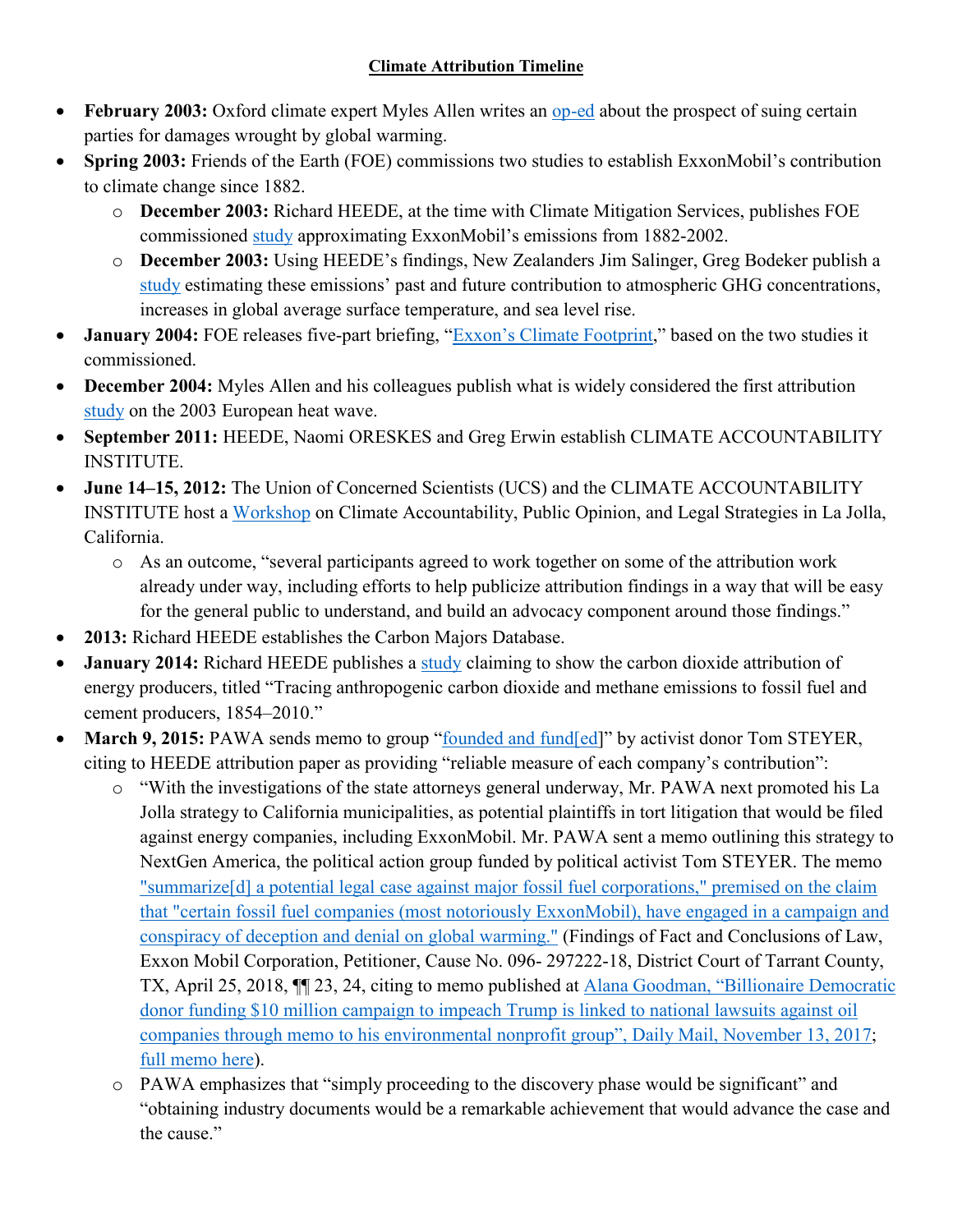- **September 22, 2015:** Commission on Human Rights of the Philippines announces [investigation](http://blogs.law.columbia.edu/climatechange/2018/03/08/update-on-the-carbon-majors-petition-the-role-of-the-philippine-commission-on-human-rights/) targeting 50 "Carbon Majors," identified as such in Richard HEEDE's 2013 database, for contributions to global emissions of greenhouse gasses. [Public records](https://climatelitigationwatch.org/wp-content/uploads/2019/09/FRUMHOFF-to-Attribution-panel-re-Philippines-effort.pdf) show same US parties assisting with attribution argument.
- **Fall 2015:** Washington State Attorney General's office considers but decides against pursuing climate litigation against "the six largest investor-owned fossil fuel companies," citing "concerns" that attribution [advocates "can't link individual events to climate change.](https://climatelitigationwatch.org/wp-content/uploads/2019/09/Unredacted-WA-OAG-Gov-concessions-re-climate-nuisance.pdf)" [1](#page-1-0)
- **February 16, 2016:** [PAWA sends email](https://climatelitigationwatch.org/wp-content/uploads/2019/10/Screen-Shot-2019-10-09-at-12.25.34-PM.png) re his "Global Warming Legal Action Project," stating that "we are faced with a unique opportunity on global warming liability and are doing everything we can to seize this moment," noting he is "deeply engaged" on the "Exxon Knew" issue and mentioning that he is partnering with Sharon EUBANKS, who participated with PAWA at the January 8, 2016 meeting at Rockefeller Family Fund "[t]o delegitimize" ExxonMobil, and in the April 2016 ["secret meeting at Harvard"](https://climatelitigationwatch.org/mote-re-harvard-secret-meeting-copy/) to encourage "state-based investigations and litigation", addressing "**attribution**" (see below).
- **April 20, 2016:** [FRUMHOFF tells Oregon State Prof. Phil MOTE,](https://climatelitigationwatch.org/wp-content/uploads/2019/09/FRUMHOFF-telling-MOTE-that-he-presented-to-AG-staff-on-attribution.png) "I've made in previous talk to **AG** staff the following point" re "connect[ing] **attribution** to specific characterization of costs."
- **April 25, 2016:** Union of Concerned Scientists and Harvard Law School hold a closed-door meeting for [funders and state attorneys general, titled "Potential State Causes of Action Against Major Carbon](https://climatelitigationwatch.org/fn-55-harvard-ags-briefing-ucs-fundraiser-agenda/)  [Producers: Scientific, Legal and Historical Perspectives.](https://climatelitigationwatch.org/fn-55-harvard-ags-briefing-ucs-fundraiser-agenda/)" Participants made the case for state-based investigations and litigation" to participating AG offices. FRUMHOFF co-chairs, presents on panel, "**Attributing Impacts to Climate Change and Carbon Producers**", which is one of the three agenda items, also addressed by MOTE and MUFFETT. ORESKES addresses "the question of climate responsibility.
- **August 25, 2016:** "Secret meeting" presenter MUFFETT [is quoted](https://www.sciencemag.org/news/2016/08/just-90-companies-are-blame-most-climate-change-carbon-accountant-says) saying "Rick's work for the first time identifies a discrete class of defendants."
- **July 10, 2017:** Carbon Disclosure Project, in partnership with CLIMATE ACCOUNTABILITY INSTITUTE, releases a [report](https://6fefcbb86e61af1b2fc4-c70d8ead6ced550b4d987d7c03fcdd1d.ssl.cf3.rackcdn.com/cms/reports/documents/000/002/327/original/Carbon-Majors-Report-2017.pdf?1501833772) claiming 71% of all global greenhouse gas emissions since 1988 can be traced to just 100 fossil fuel producers.
- **September 7, 2017:** UCS's Brenda Ekwurzel and Peter FRUMHOFF and CLIMATE ACCOUNTABILITY INSTITUTE's Richard HEEDE and others publish a [study](https://link.springer.com/article/10.1007/s10584-017-1978-0) that ties individual fossil fuel companies and their products to its percentage impact on climate change.
	- o At the time, only San Mateo County, Marin County, the City of Imperial Beach had filed suit. ""This is a very important study that further confirms key elements of the lawsuits against many of these fossil fuel companies," [said](https://www.climateliabilitynews.org/2017/09/07/global-warming-fossil-fuel-companies-study-ucs/) Vic SHER, partner in SHER EDLING, the law firm representing the three California communities. "The science is clear that these companies have caused a substantial portion of the sea level rise that is damaging San Mateo County, Marin County, the City of Imperial Beach, and communities like them around the country.""
	- o Back at [La Jolla,](https://eidclimate.org/wp-content/uploads/2017/10/La-Jolla-Climate-Report-June-2012.pdf) "Naomi ORESKES suggested that some portion of sea level rise could be **attributed** to the emissions caused by a single carbon-producing company. In essence, she suggested, "You might be able to say, 'Here's Exxon's contribution to what's happening to Key West or Venice." (p. 19)
- **October 2017:** UCS releases a pamphlet-style [highlight sheet](https://www.ucsusa.org/sites/default/files/attach/2017/10/gw-accountability-factsheet.pdf) of their study released the month prior, "Tracing Fossil Fuel Companies' Contributions to Temperature Increase and Sea Level Rise."

<span id="page-1-0"></span><sup>&</sup>lt;sup>1</sup> March 17, 2016 email from Watson to Inslee Policy Director Keith Phillips, Tom Young of OAG, and two other aides each from Inslee's Office and the Department of Biology, discussing "3/29 Climate Change Meeting Agenda". These discussions, while not actually privileged, were withheld in nearly completely redacted form by the Washington State Office of Attorney General [https://climatelitigationwatch.org/wp](https://climatelitigationwatch.org/wp-content/uploads/2019/09/Redacted-WA-OAG-Gov-concessions-re-climate-nuisance.pdf)[content/uploads/2019/09/Redacted-WA-OAG-Gov-concessions-re-climate-nuisance.pdf.](https://climatelitigationwatch.org/wp-content/uploads/2019/09/Redacted-WA-OAG-Gov-concessions-re-climate-nuisance.pdf)